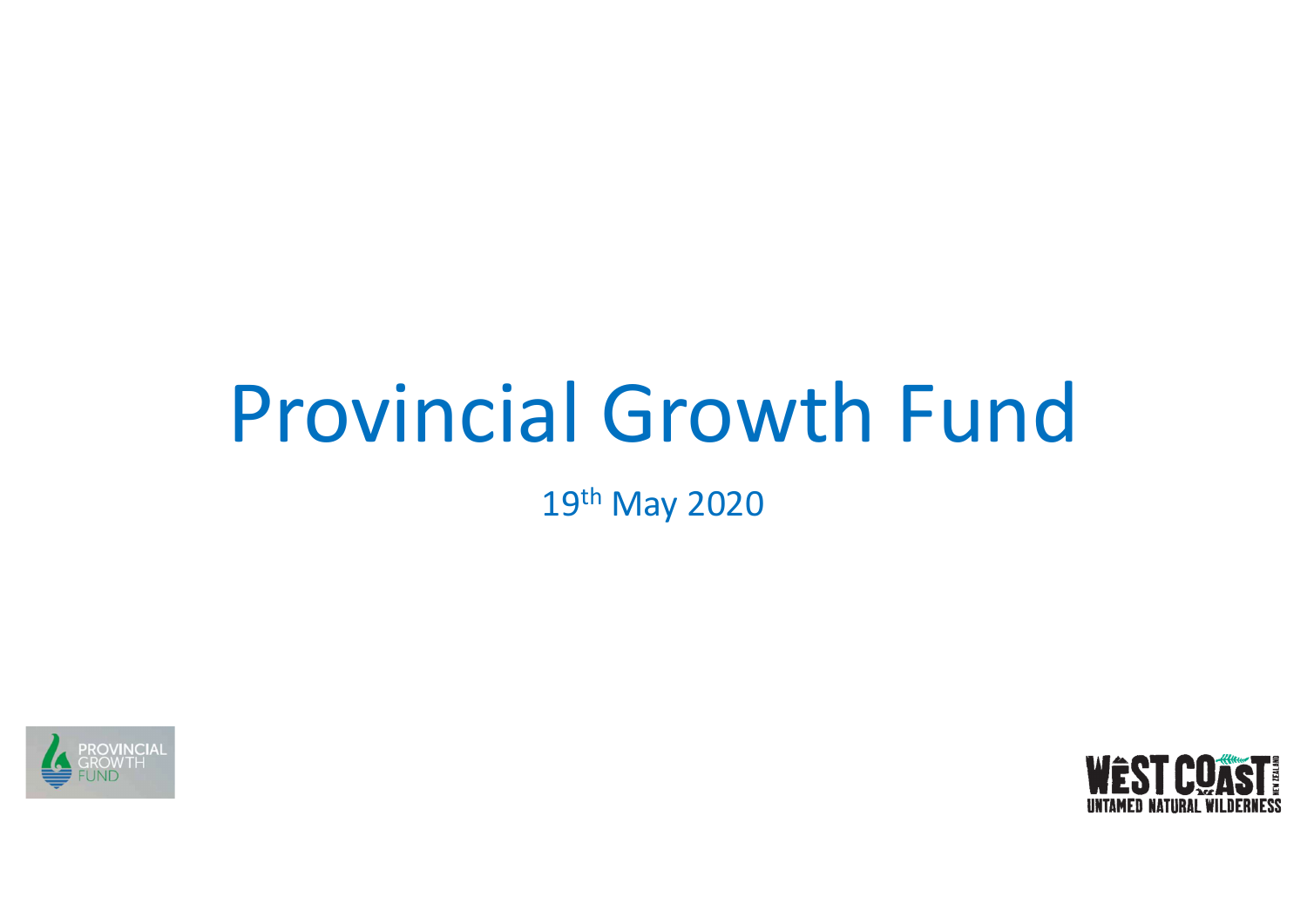| <b>Projects</b>                                                                                         |                                                            |                   | Amount<br>$\vert \cdot \vert$ | <b>Type</b><br>of    |                                                        | Compl |
|---------------------------------------------------------------------------------------------------------|------------------------------------------------------------|-------------------|-------------------------------|----------------------|--------------------------------------------------------|-------|
|                                                                                                         | <b>voluginary</b> Organisation                             | $\mathbf{v}$      |                               |                      | $\blacktriangleright$ Announ $\blacktriangleright$ ete |       |
|                                                                                                         |                                                            |                   |                               | Grant (G)<br>or Loan |                                                        |       |
| <b>IN CONFIDENCE</b>                                                                                    | <b>Approved Projects</b>                                   |                   |                               |                      |                                                        |       |
|                                                                                                         |                                                            |                   |                               |                      |                                                        |       |
| <b>West Coast Wilderness Trail</b>                                                                      | <b>Westland District Council</b>                           | \$                | 500,000                       | G                    | 23-Feb-18 Complete                                     |       |
| Punakaiki Master Plan                                                                                   | <b>Buller District Council</b><br>KiwiRail                 | \$<br>\$          | 130,000<br>250,000            | G<br>G               | 23-Feb-18 Complete                                     |       |
| Hokitika to Westport Feasibility<br>Feasibility study for upgrade of Westport and                       |                                                            |                   |                               |                      | 20-Jul-18 Complete                                     |       |
| <b>Greymouth Ports</b>                                                                                  | Development West Coast                                     | \$                | 125,000                       | G                    | 20-Jul-18 Complete                                     |       |
| Greymouth Lagoon Dredging                                                                               | <b>Grey District Council</b>                               | $\boldsymbol{\$}$ | 750,000                       | G                    | 28-Aug-18 Complete                                     |       |
| West Coast Strategy Development for                                                                     |                                                            |                   |                               |                      |                                                        |       |
| Regional Cycle Trails                                                                                   | Development West Coast                                     | \$                | 37,500                        | G                    | 7-Jan-19 Complete                                      |       |
| Marsden Aged Care Facility - Business Case   Marsden Trust<br>Development Plan for Governance structure |                                                            | \$                | 40,000                        | G                    | 23-May-19 Complete                                     |       |
| for West Coast Ports                                                                                    | Development West Coast                                     | \$                | 100,000                       | G                    | 6-Sep-19 Complete                                      |       |
| Old Ghost Road Cycle Trail                                                                              | Mokihinui-Lyell Backcountry Trust                          | \$                | 500,000                       | G                    | 23-Feb-18                                              |       |
| <b>Greymouth Master Plan</b>                                                                            | <b>Grey District Council</b>                               | \$                | 250,000                       | G                    | 20-Jul-18                                              |       |
| Punakaiki Redevelopment (Dolomite Point)                                                                | Department of Conservation                                 | \$                | 25,600,000                    | G                    | 29-Nov-18                                              |       |
| Kawatiri Coastal Trail<br>Oparara Arches                                                                | Kawatiri Coastal Trail Trust<br>Department of Conservation | \$<br>\$          | 9,360,000<br>5,700,000        | G<br>G               | 29-Nov-18<br>29-Nov-18                                 |       |
| <b>Croesus Road</b>                                                                                     | <b>Grey District Council</b>                               | \$                | 3,500,000                     | G                    | 29-Nov-18                                              |       |
| Runanga Miners Hall                                                                                     | Runanga Miners Hall Trust                                  | \$                | 408,120                       | G                    | 29-Nov-18                                              |       |
| <b>Digital Connectivity</b>                                                                             | Crown Infrastructure Partners                              | \$                | 28,000,000                    | G                    | 29-Nov-18                                              |       |
|                                                                                                         |                                                            | \$                | 4,700,000                     | G                    | 30-Nov-18                                              |       |
| <b>Westport Airport</b><br>South Island Regional Driver Hub (Te Ara                                     | Transport                                                  | \$                | 2,074,000                     | G                    | 10-Jun-19                                              |       |
| Mahi)                                                                                                   | Salvation Army                                             | \$                | 1,086,094                     | G                    | 4-Sep-19                                               |       |
| New Dredge - Greymouth Port                                                                             | <b>Grey District Council</b>                               | \$                | 800,000                       | G                    | 25-Sep-19                                              |       |
| Blackwater Gold Mine at Waiuta                                                                          | <b>Tasman Mining</b>                                       | \$                | 15,000,000                    |                      | 13-Dec-19                                              |       |
| Pounamu sourcing and management<br>(Whenua Maori)                                                       | Te Runanga o Ngati Waewae                                  | $\frac{1}{2}$     | 950,500                       | G                    | 2-Feb-20                                               |       |
|                                                                                                         | 1 x Epic                                                   |                   |                               |                      |                                                        |       |
|                                                                                                         | 2 x DWC - Greymouth and South                              |                   |                               |                      |                                                        |       |
| Regional Digital Hubs (RDH)                                                                             | Westland                                                   | \$                | 1,200,000                     | G                    | 6-Feb-20                                               |       |
| West Coast Employment Scheme (Te Ara<br>Mahi - TAM)                                                     | Development West Coast                                     |                   | 2,080,040                     |                      | Mar-20                                                 |       |
|                                                                                                         |                                                            | \$                |                               | G                    |                                                        |       |
|                                                                                                         | <b>Total PGF Funding - Announced</b>                       | \$103,141,254     |                               |                      |                                                        |       |



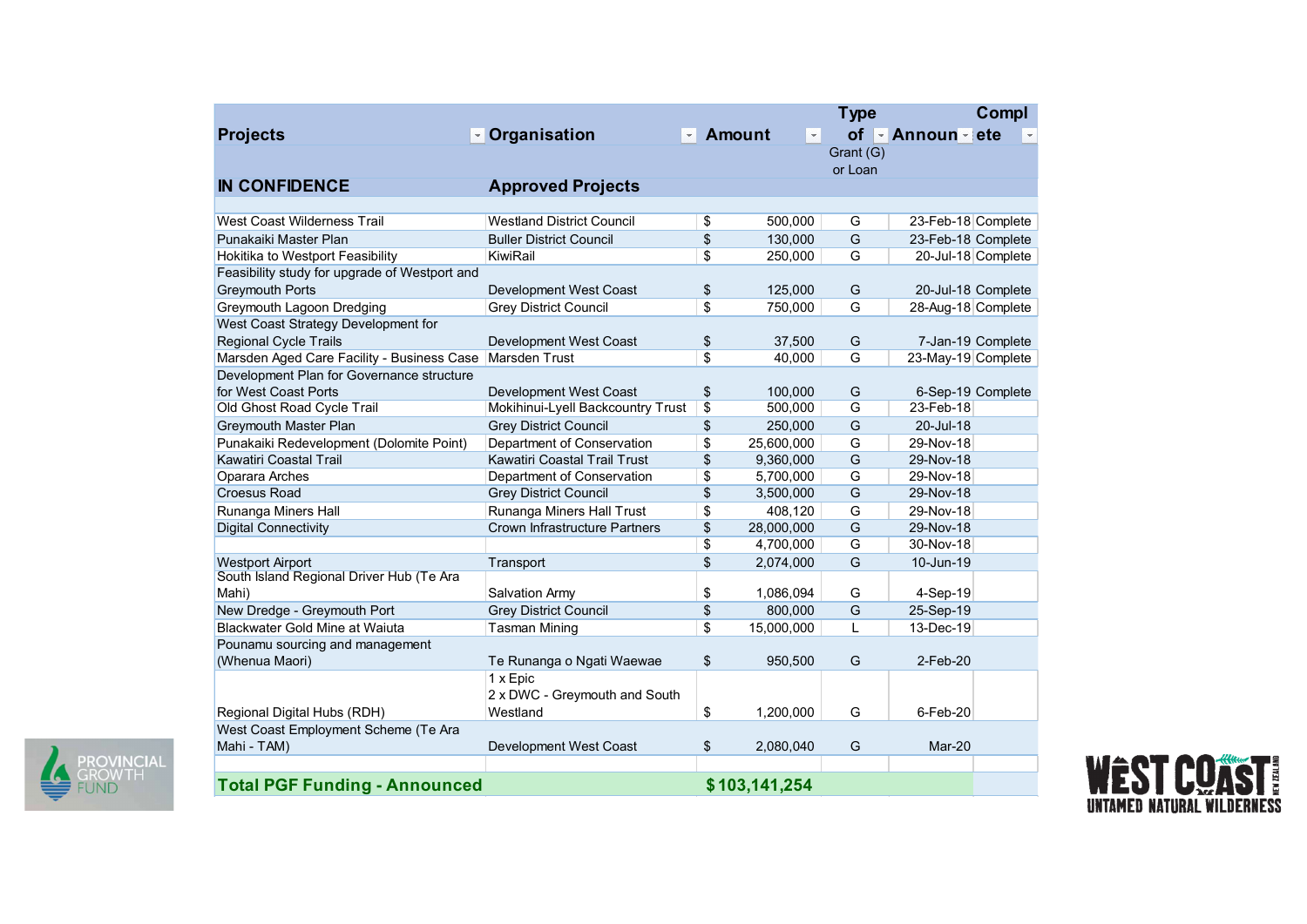| <b>KiwiRail</b>                                                         |                                    |               |                        |        |                  |
|-------------------------------------------------------------------------|------------------------------------|---------------|------------------------|--------|------------------|
| TranzAlpine service upgrade                                             | KiwiRail                           | $\frac{1}{2}$ | 12,000,000             | G      | 29-Nov-18        |
|                                                                         |                                    |               |                        |        |                  |
| <b>Tourism Infrastructure Fund</b>                                      |                                    |               |                        |        |                  |
| Tourism infrastructure improvements                                     | All councils                       | $\frac{1}{2}$ | 4,083,992              | G      | 2019             |
| <b>Total Funding including TIF</b>                                      |                                    |               | \$119,225,246          |        |                  |
|                                                                         |                                    |               |                        |        |                  |
| 1BT Punakaiki Coastal Restoration project                               | Department of Conservation         | $\sqrt[6]{2}$ | 1,209,000              | G      | 5-Nov-18         |
|                                                                         |                                    |               |                        |        |                  |
| <b>Total Funding including 1BT</b>                                      |                                    |               | \$120,434,246          |        |                  |
| West Coast Ports Infrastructure                                         | 3 x District Councils              | \$            | 8,500,000              |        | 28-Feb           |
| West Coast Roads upgrade                                                | Regional - NZTA                    | \$<br>\$      | 5,000,000<br>1,500,000 | G<br>G | 28-Feb<br>28-Feb |
| West Coast Roads upgrade<br><b>Granity Seawall Protection</b>           | Regional - NZTA<br>Regional - NZTA | $\frac{1}{2}$ | 3,600,000              | G      | 28-Feb           |
|                                                                         |                                    |               |                        |        |                  |
| Total Funding including Infrastructure upgrade fund (RIO) \$139,034,246 |                                    |               |                        |        |                  |
|                                                                         |                                    |               |                        |        |                  |
|                                                                         |                                    |               |                        |        |                  |
|                                                                         |                                    |               |                        |        |                  |
|                                                                         |                                    |               |                        |        |                  |
|                                                                         |                                    |               |                        |        |                  |
| <b>Withdrawn</b>                                                        | <b>Barton NZ</b>                   | \$            | 10,000,000             | L.     | 29-Nov-18        |
|                                                                         |                                    |               |                        |        |                  |
| Ruatapu Garnet Project                                                  | <b>Westland Milk Products</b>      | $\frac{1}{2}$ | 10,000,000             | L      | 29-Nov-18        |
| <b>Project Segregation</b><br>Punakaiki Hot Pools and Spa Limited       | The Williams Group                 | \$            | 3,295,620              | L      | 29-Nov-18        |



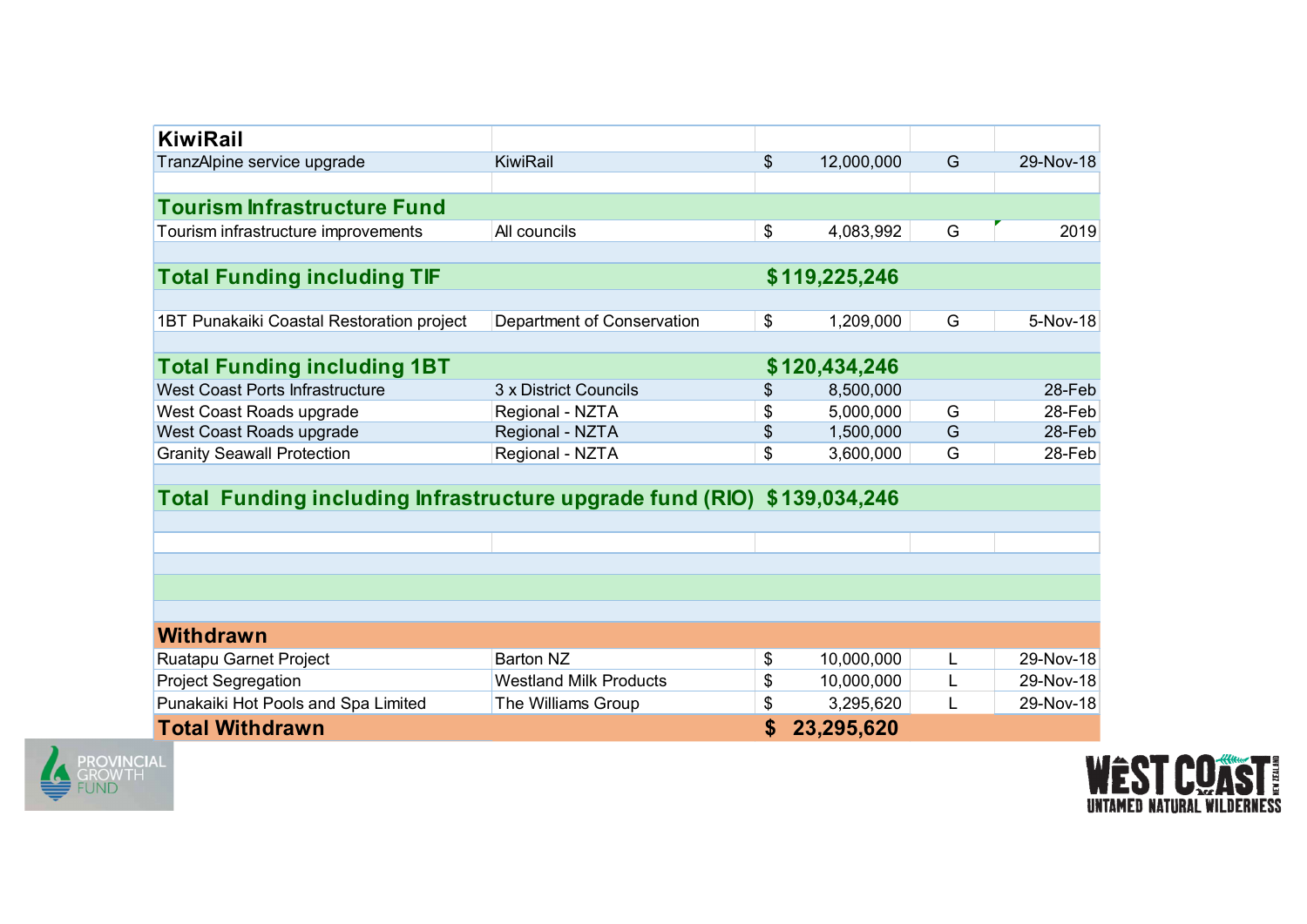## PGF Criteria – Post Covid-19

• JOBS • VELOCITY • VISIBILITY

- Creates Permanent Jobs
- Construction activity within 6 months (Consents already approved)
- A high degree of visibility in the community